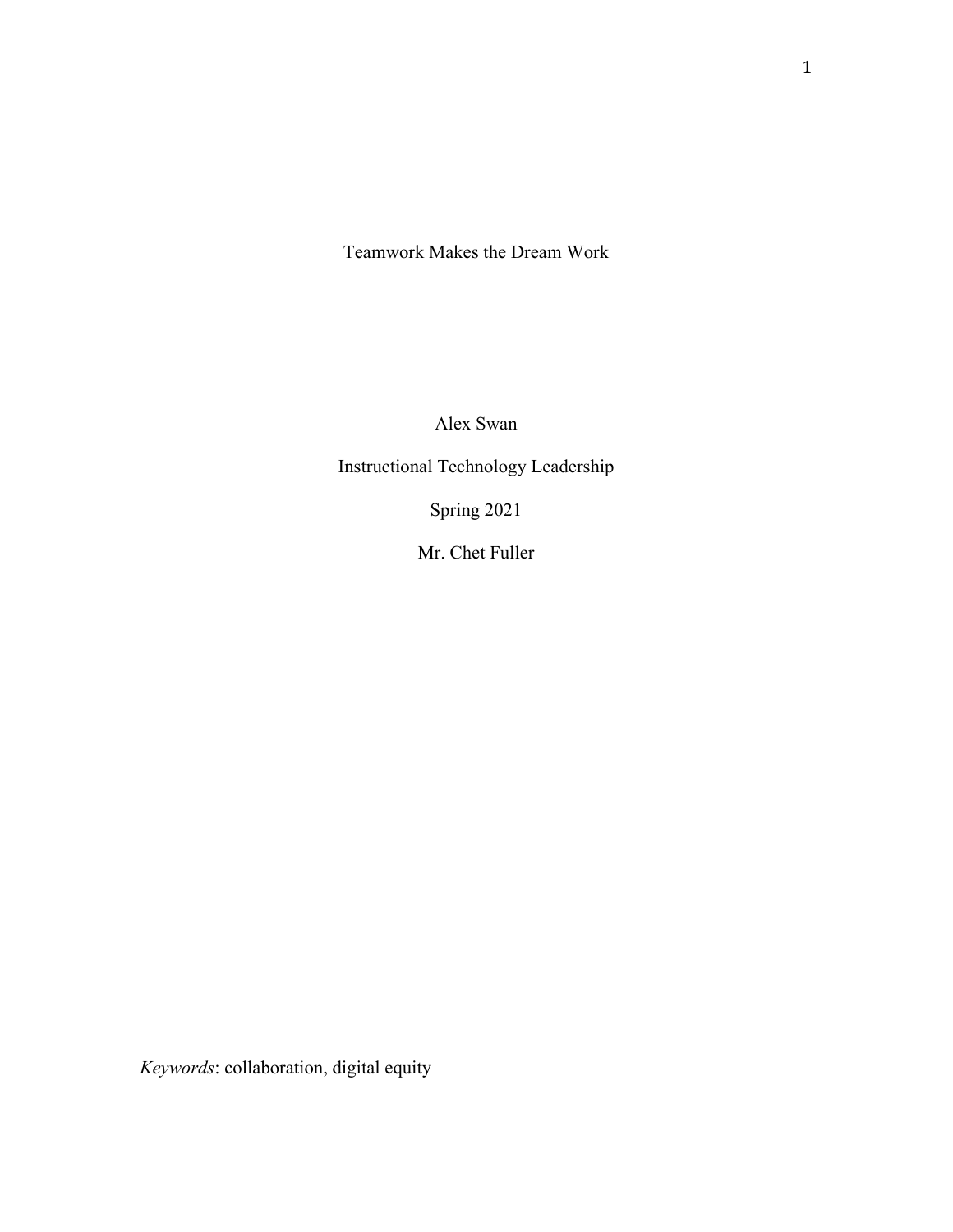#### **Teamwork Makes the Dream Work**

### **Shared Vision Statement**

McClure Middle School is a school of excellence where all students succeed. Our school district's mission is One Team, One Goal, Student Success. Something that this course has helped me realize is that my school needs to establish a committee to help identify, create, and implement a technology plan. Through my discussions and observations with the faculty, staff, and administrators at my school, I feel that everyone would respond well to a technology committee; however, without one in place, having measurable technology outcomes will continue to be an issue. My shared vision is to help open the door for an Educational Technology Committee at McClure and begin to create a dialogue with our stakeholders to provide transparency and to ensure that all students, teachers, administrators, and parents have a voice concerning how technology is integrated at our school.

#### **Rationale**

After reading McClure's School Improvement Plan and Cobb County's district-wide Technology Plan and Technology Vision, it became clear to me that regarding educational technology there is a breakdown from the county down to the individual schools. At McClure, we do not have a specific technology plan. For this assignment, that created a concern; however, I feel that starting a technology committee would not be a huge leap. In the past our school had one, but the focus of the administration has shifted over the years and the committee dissipated. McClure needs to re-establish a technology committee and survey all stakeholders to help identify the largest areas of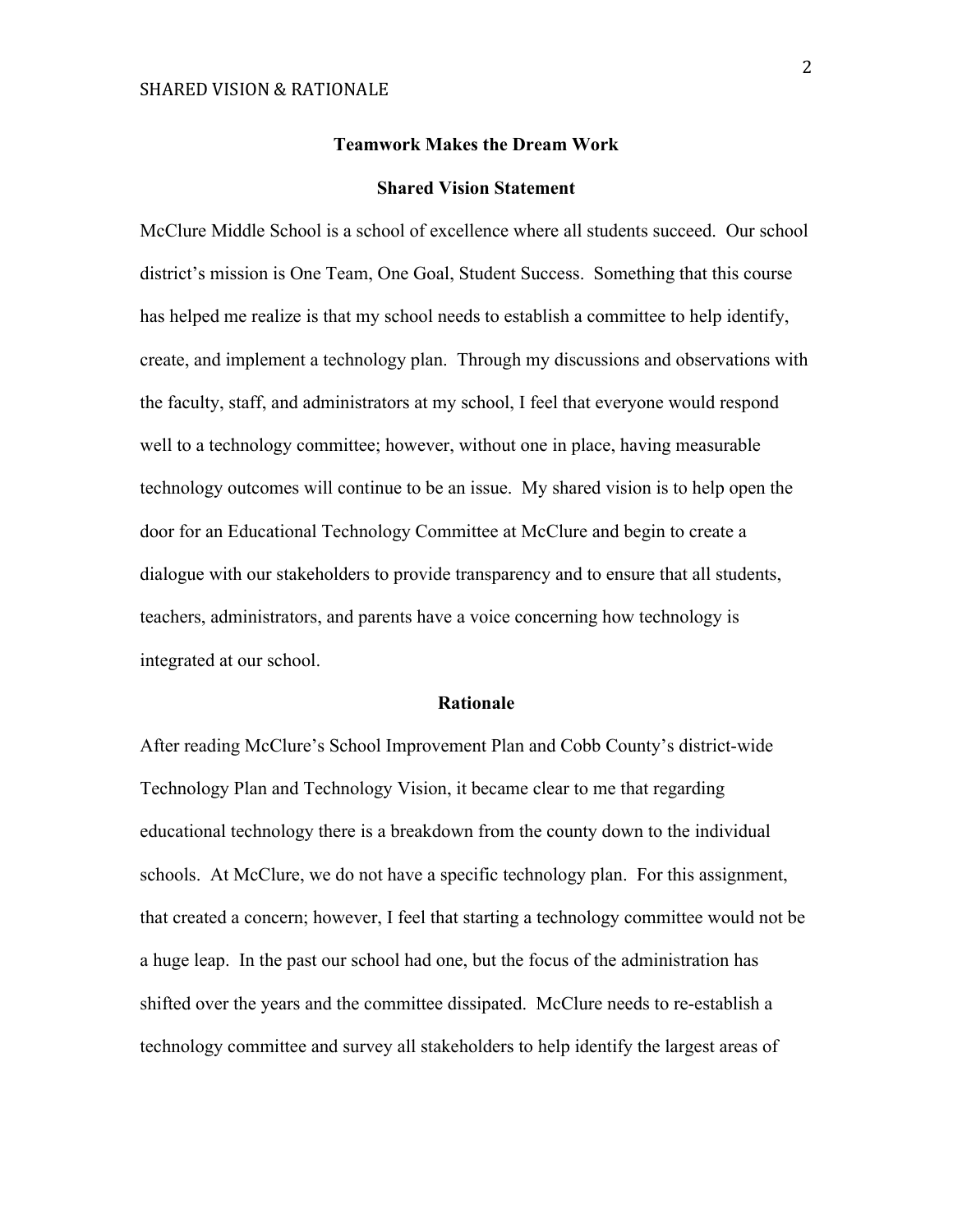concern. I fear that the longer we wait as a school to address these issues, the harder it will be to work together and create a practical solution.

Based on much of my reading, I feel that 2020 has truly given us a chance to see the reality of what virtual learning is, as well as a what a hybrid model represents in a school setting. Most of the articles I read seem to paint a prettier picture than the reality of having a true digital learning solution. However, there were also some definite positives that came out of our experiences this year that no study can provide. Some of the ideas that kept resonating with me during this module are that being connected matters and that simply adding technology as a "wow" factor will not produce positive outcomes. Allen (2017) states that successful teaching combines rigor and "features both online learning and experiential face-to-face time." My shared vision keeps that tenet at its core because I now have successful teaching experience using both online methods and face-to-face instruction, and I know that this statement is true. Where the main problem lies is that there is not just a digital divide with students, there is also a digital divide among teachers as well. The COVID disruption this year has widened that gap for teachers. Much of the technology that classroom teachers have used to augment their face-to-face instruction has been used to provide digital equity for low-income students that do not have access to these resources on their own. Although I do agree with this approach, I feel strongly that if you can't support the technological needs of both online and face-to-face students, then you should not offer a hybrid model. At McClure, we need more laptops that can accommodate teachers and students. A recent survey conducted by a teacher at McClure showed that this was the number one need identified by teachers. My vision would include a way to make that happen. Stakeholders need to be made aware of McClure's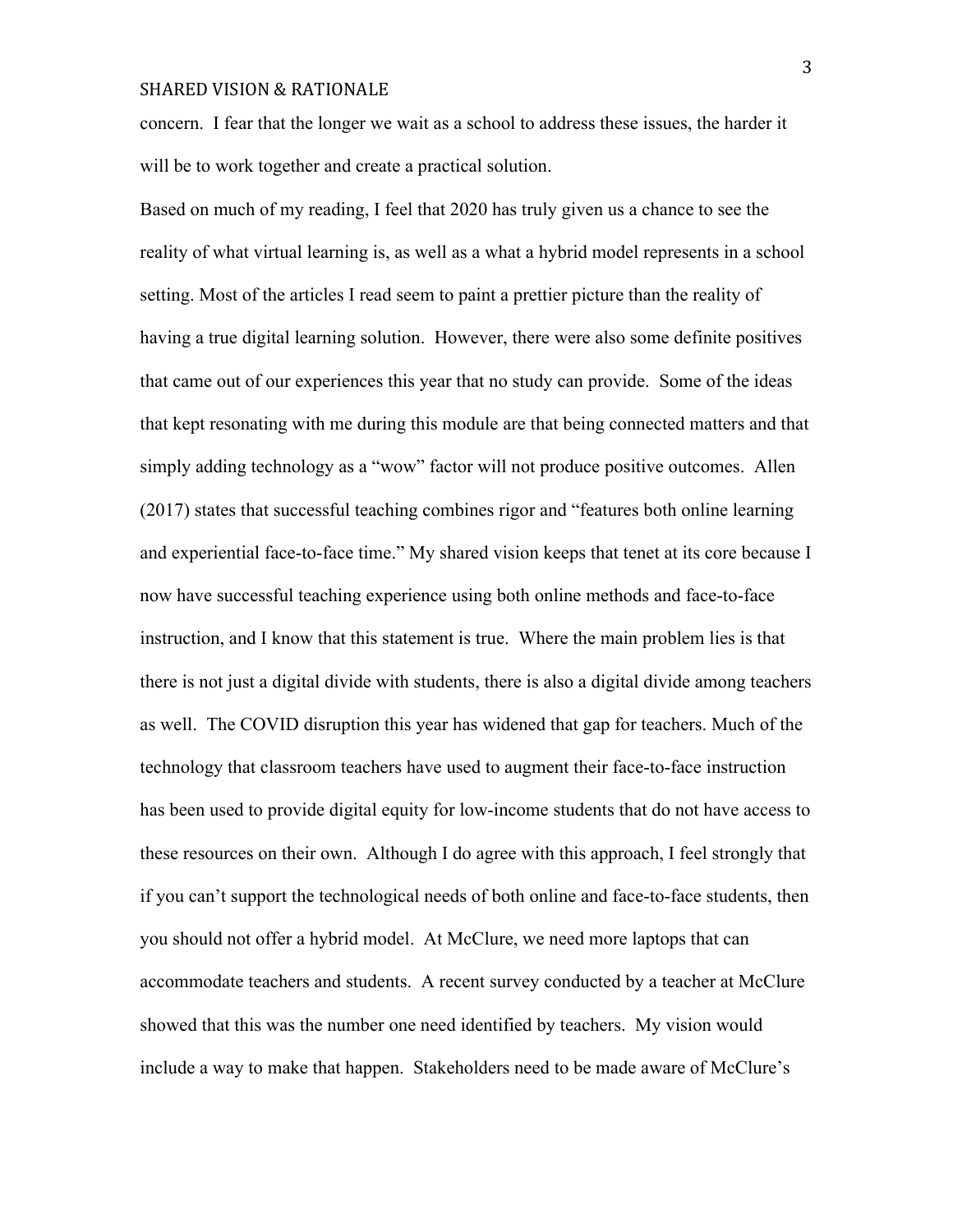technology needs and gaps. If more laptops were available to the teachers, then they would be able to provide both online learning experiences and experiential face-to-face time with their students. Our county does not provide a 1:1 solution for our teachers and students, but overall, it does a great job supporting our classroom technology needs. I also believe our local Systems Engineer and our local TTIS should be included and involved in our Technology Committee. By having consistent online learning in all facets of their educational experience, the digital literacy of the students will improve, which can in turn positively impact digital equity from both a socio-economical and gender specific approach. Having access to devices and online learning shouldn't be competitive. Instead, it should be something every student, teacher, and stakeholder has access to in all their classes. That also could contribute to the argument of why girls are not choosing specific classes. The definition of digital equity is for all students, no matter their sex, to have some level of educational technology experience in all their class settings. This also supports our county's (Cobb County School District, 2018, pg. 4) technology plan for both students and teachers.

### **Diversity Considerations**

Educational technology and the tools and resources that this includes serve English to Speakers of Other Languages (ESOL) students and Students with Disabilities (SWD) more than any other student type. Studies show (The IRIS Center, 2011) that ESOL students benefit most from receiving instruction in both English and their native language, but often schools have a difficult time doing this. Educational technology tools can help bridge that gap. Dictate, Microsoft Translator, and Immersive Reader can help differentiate for groups such as ESOL and SWD students. STEM teachers and related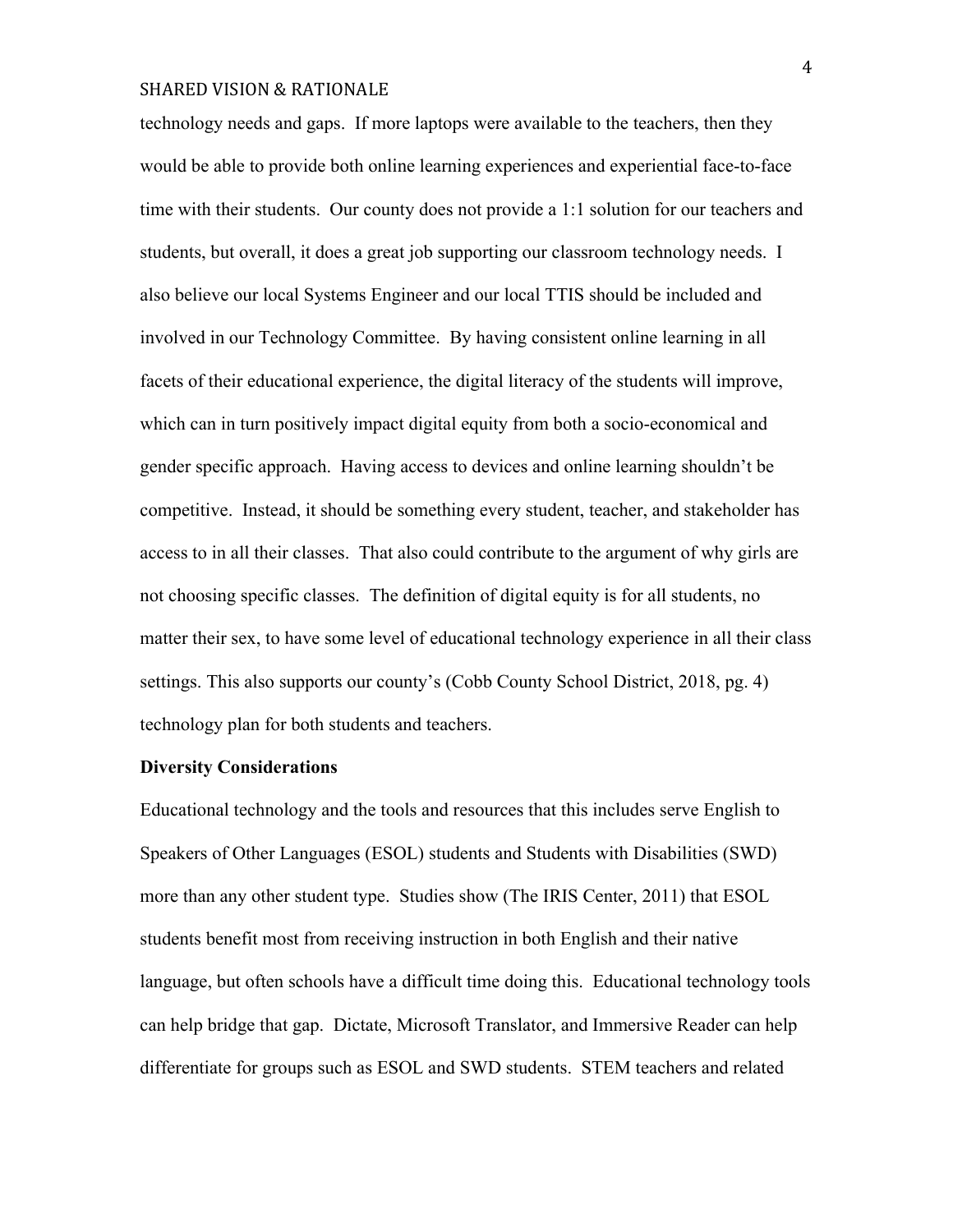connections teachers need to spend more time educating students on tools and resources that they can utilize to help personalize their learning experience. This is a role that the TTIS can help provide also.

Gender based gaps are a more difficult area for me to address in my current setting. Many of the articles I have read do not come to definitive conclusions as to why the gender gap exists, and my experience as a teacher has not led me to see any major differences between my male and female STEM students. I have a competitive robotics team, and although there are less girls than boys on the team, there have always been several girls who are very involved. My female students in my course often do very well and seem to be engaged by the content. However, studies clearly show that there are serious gaps in gender, specifically as it relates to STEM careers and STEM fields. The most compelling information I have found suggests that language of traditional STEM and engineering curriculum doesn't appeal to females or multicultural students (Savaria & Monteiro, 2017). Recently, a Girls Who Code program was developed at McClure, and it was a huge success. They were able to interact with teachers and high school female STEM students in an authentic way. Savaria & Monteiro (2017) also suggests "creating connections to socially relevant problems" could also help motivate female students to participate more in STEM related classes. Regarding our shared vision, I feel these initiatives could be promoted and assessed by a technology committee and shared with stakeholders in a variety of ways.

### **Stakeholder Roles**

For the shared vision to work, all our team members are going to need to work together to help close some current gaps that are impeding a technology vision to be successful.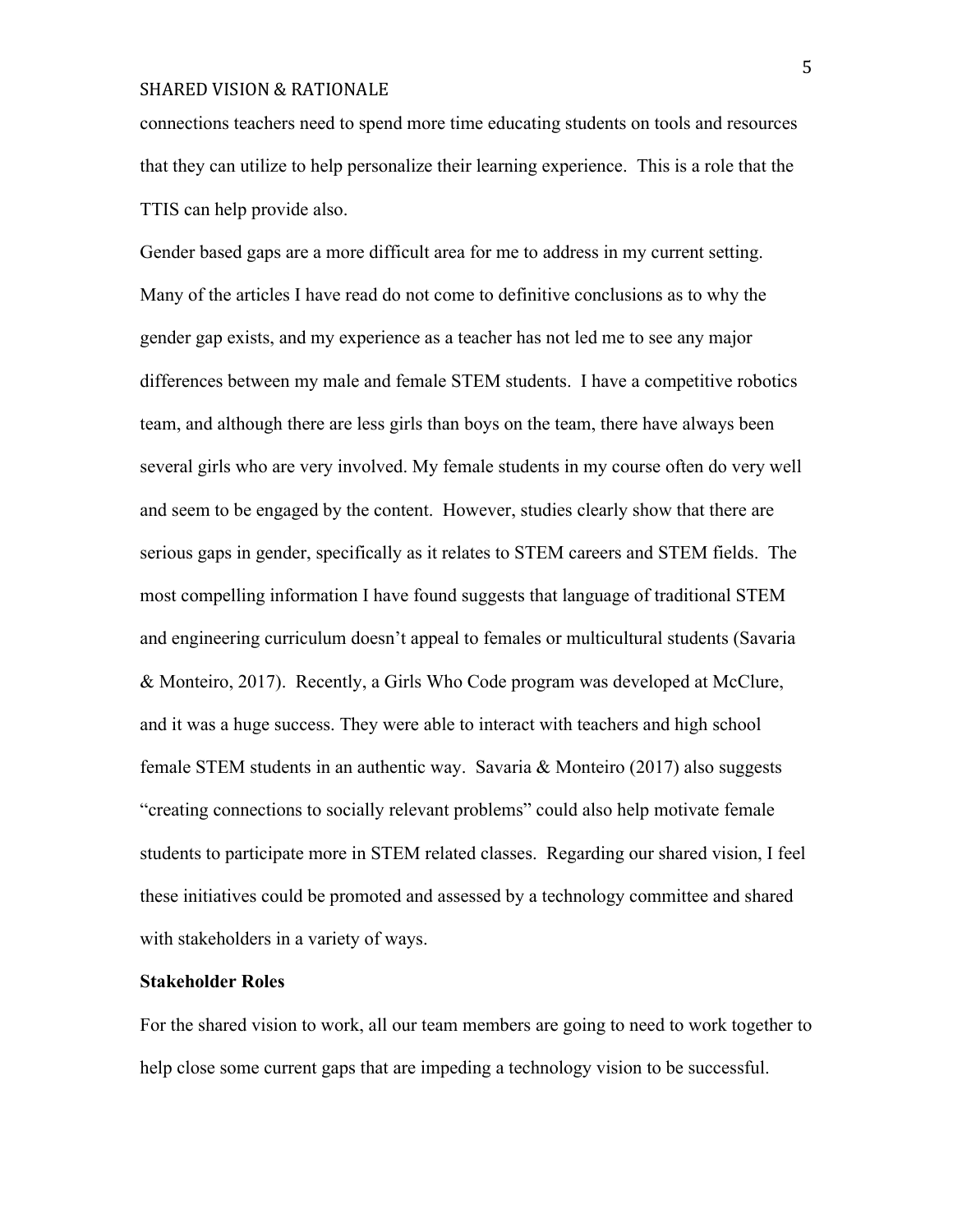With so much change in administration over the years, the dialogue has changed numerous times; however, McClure has a very talented staff and a positive school culture. There is no doubt that a technology plan could be implemented and thrive at McClure, but a foundation needs to be laid out that currently is missing.

### **Students**

McClure's vision is "A school of excellence where all students succeed." For students to succeed in today's world, they need to have strong digital literacy skills and understand how to be a strong digital citizen. By having a technology committee working to implement a strong technology plan at McClure, the students will be better prepared to be successful in high school and in the real world. Also, the students who will benefit from a committee the most will be students who are not being served through educational technology as they should be. Having a stronger technology vision and plan must include research-based strategies to help provide an equitable environment for all students.

#### **Teachers**

My shared vision would be outlined to benefit the students and the teachers the most. McClure has a tremendously talented staff and generous stakeholder base, but regarding technology, I feel that we leave a lot missing. A committee that is open to listening to the concerns of our entire faculty should be in place to address the many issues that each area may have. A list of initiatives should then be created and prioritized once everyone has a chance to discuss their concerns as it pertains to their area. However, I feel the administration would need to make the final decisions that would best benefit our school.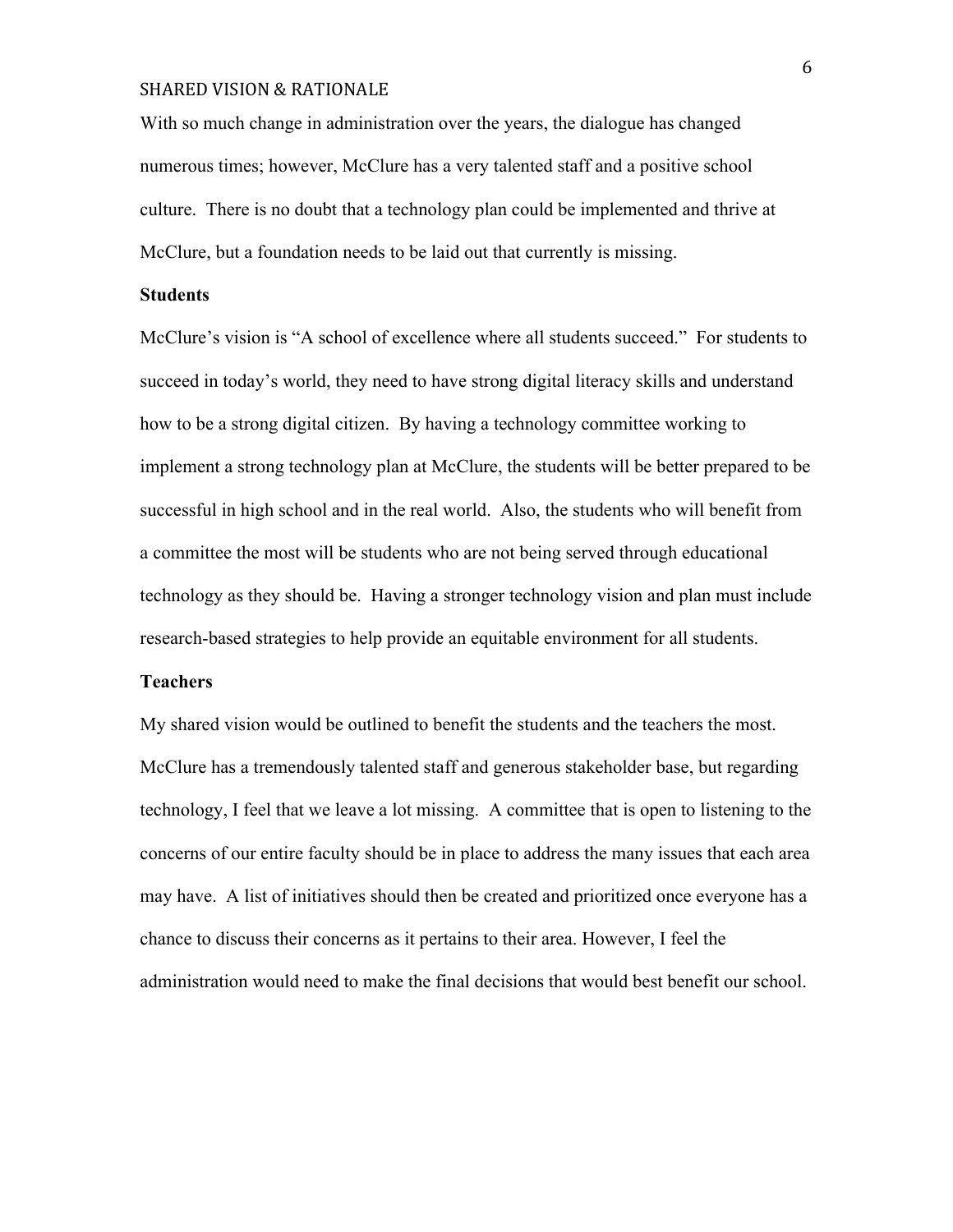# **STEM/Technology Teachers**

The number of STEM teachers in our country is growing rapidly. As a STEM teacher, I have seen my county-wide PLC grow from 7 to 17 middle school teachers over the past seven years. High school and elementary schools are also rapidly adding STEM teachers. We all have state-based standards to cover, but by regularly communicating with our school stakeholders, STEM teachers can help address concerns that are identified to help all students strengthen their digital literacy and digital citizenship skills. I feel that STEM teachers have a unique position, and many teachers and stakeholders need to be aware of the work STEM teachers are already doing, as well as benefiting from the skills that their students are being taught in these classes. We can accomplish more if we work together on our objectives.

## **ITTS and Systems Engineer**

The ITTS and Systems Engineer should also be involved in our technology committee and could certainly benefit from the information being discussed during regular committee meetings. Currently, our ITTS and Systems Engineer are shared among three different schools. This is a concern that the district would need to address, because I believe that ideally, they should be serving just one school so that they could be used in a very targeted and meaningful way. The ITTS and the Systems Engineer need to be a part of the committee, because they help provide very critical information regarding how implementation might work, as well as what is practical. I have seen how the lack of communication and cohesion creates problems, and this is a concern that affects every school in the district. On a positive note, our Systems Engineer does a good job keeping labs running smoothly and finding resources when there is a need. I have colleagues in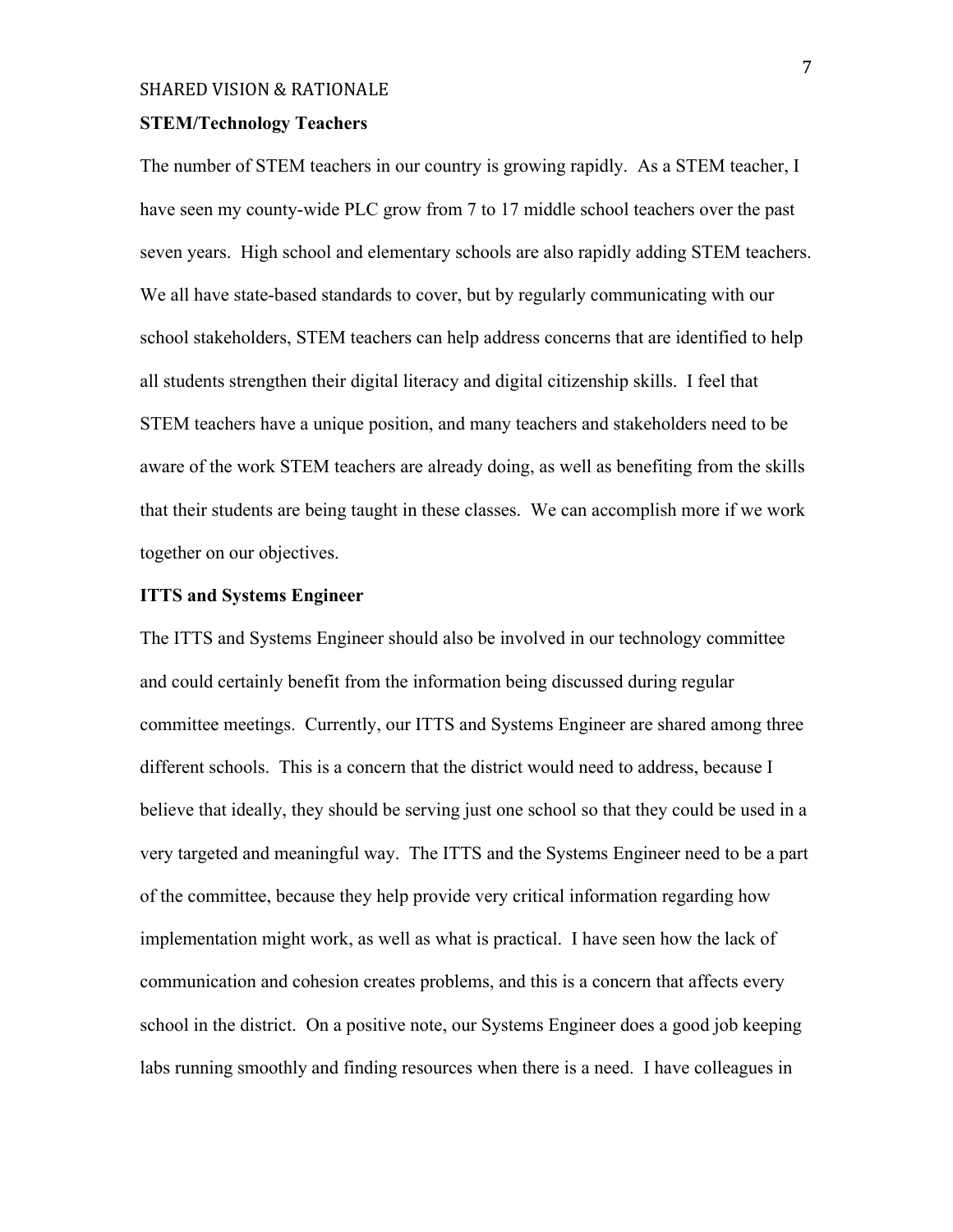the district who are on their own if something is broken or not working in their lab. I am blessed to be at a school that provides the resources and help needed in these situations. These are discussions and issues that could be discussed and handled more efficiently if a technology committee were in place and then standardized among schools in the district. Our ITTS has been actively pursuing initiatives that are directed by the district. This year, due to our new learning management system, we have not had much interaction with our ITTS at all. My argument against this is that they should serve the needs of the specific schools they are serving. If they are not working effectively, then the school's leadership should be held accountable. There seems to me to be plenty of need for their services, especially since they are serving three separate schools. If disconnect is the reasoning behind why we don't see or use our ITTS as often as we should, then that is even more of a reason as to why there needs to be more of a dialogue about this issue.

## **Administrators**

Ultimately, the administration should have the final say for anything regarding their school, including educational technology needs. A great way for them to serve in my shared vision would be to be a unifier of the district's vision to their own school's vision. They should also develop meaningful relationships with nearby schools and feeder schools. I know there are many aspects of concern for the administration, but technology should absolutely have a seat at the table in our school. It serves way too much of a purpose in education not to be. Administration also serves a very important purpose in helping our community understand where we are going as a school and what needs we have in the area of technology.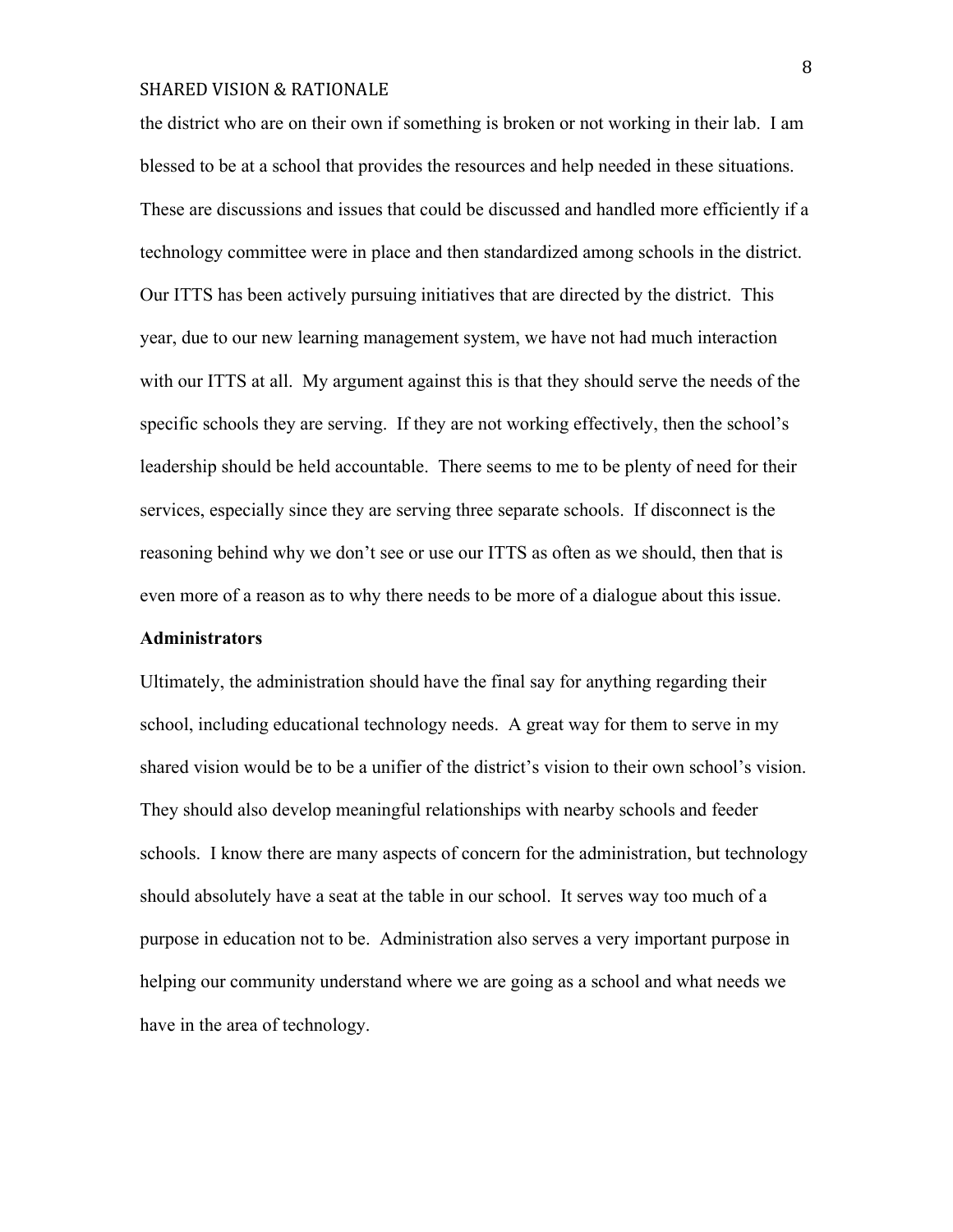### **Foundation**

Although my vision and rationale depend heavily on open communication, I don't believe that we should just let anyone weigh in on important matters. Personally, I feel that this is already a problem in education. However, I feel there should be some community members that should be involved. At McClure, we have a Foundation that issues grants. They are extremely generous and issue grants yearly to teachers within the school. I believe that their role in a technology committee would be a great benefit since this would give them an excellent view into our technology needs. There are parents and community members that would be very interested to know more about what we are doing and how we are utilizing technology in our school. By including the Foundation, we are involving a community that has demonstrated that they care enough about our school to donate to and provide money and resources to help our school's mission.

## **District**

Overall, I feel that the Cobb County School District has a very good vision and technology plan. What our district needs to do now is to focus on how to make the vision a reality. Most importantly, I feel the district needs to do a better job balancing their expectations of the ITTS to include the vision of the school he or she serves. If the schools must share an ITTS, then the district needs to do more to help unify the individual schools. That certainly is not going to be easy to do, but it is very important for our schools to truly benefit from educational technology.